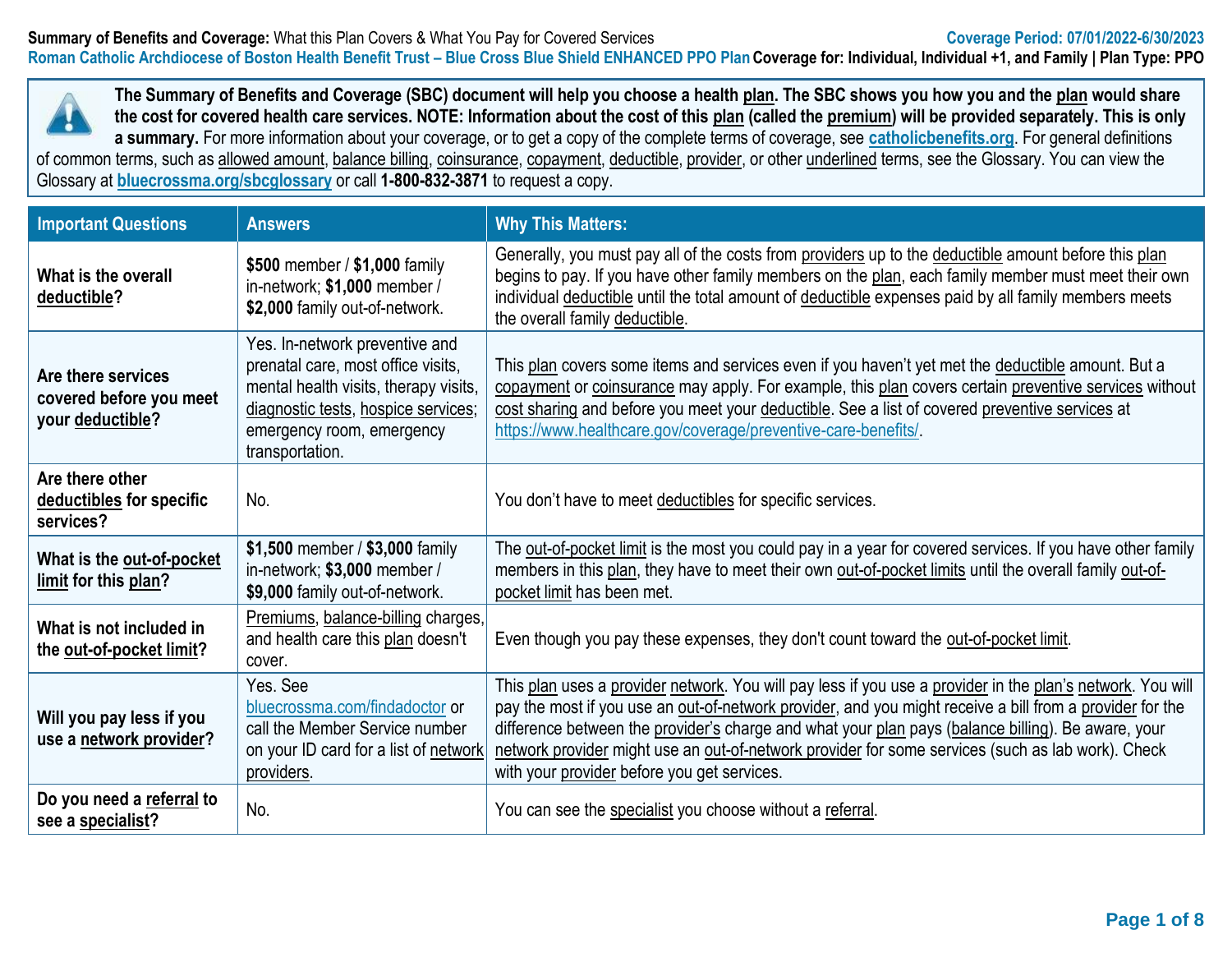All **copayment** and **coinsurance** costs shown in this chart are after your **deductible** has been met, if a **deductible** applies.  $\blacktriangle$ 

|                                                           |                                                                                           | <b>What You Will Pay</b>                                                |                                                                                                        |                                                                                                                                                                                                                                                                                                                                                                                   |  |
|-----------------------------------------------------------|-------------------------------------------------------------------------------------------|-------------------------------------------------------------------------|--------------------------------------------------------------------------------------------------------|-----------------------------------------------------------------------------------------------------------------------------------------------------------------------------------------------------------------------------------------------------------------------------------------------------------------------------------------------------------------------------------|--|
| <b>Common Medical Event</b>                               | <b>In-Network</b><br><b>Services You May Need</b><br>(You will pay the<br>least)<br>most) |                                                                         | <b>Out-of-Network</b><br>(You will pay the                                                             | <b>Limitations, Exceptions, &amp; Other</b><br><b>Important Information</b>                                                                                                                                                                                                                                                                                                       |  |
|                                                           | Primary care visit to treat an injury or illness                                          | \$25 / <i>visit</i>                                                     | 30% coinsurance                                                                                        | Deductible applies first for out-of-<br>network; family or general practitioner,<br>internist, OB/GYN physician,<br>pediatrician, geriatric specialist, nurse<br>midwife, licensed dietician nutritionist,<br>multi-specialty provider group, or by a<br>physician assistant or nurse<br>practitioner designated as primary<br>care; a telehealth cost share may be<br>applicable |  |
| If you visit a health care<br>provider's office or clinic | Specialist visit                                                                          | \$40 / visit; \$25 /<br>chiropractor visit; \$25<br>/ acupuncture visit | 30% coinsurance;<br>30% coinsurance /<br>chiropractor visit;<br>30% coinsurance /<br>acupuncture visit | Deductible applies first for out-of-<br>network; includes physician assistant<br>or nurse practitioner designated as<br>specialty care; limited to 18<br>chiropractor visits per plan year;<br>limited to 12 acupuncture visits per<br>plan year; a telehealth cost share may<br>be applicable                                                                                    |  |
|                                                           | Preventive care/screening/immunization                                                    | No charge                                                               | 30% coinsurance<br>(routine adult exams<br>not covered)                                                | Deductible applies first for out-of-<br>network; limited to age-based<br>schedule and / or frequency; a<br>telehealth cost share may be<br>applicable. You may have to pay for<br>services that aren't preventive. Ask<br>your provider if the services needed<br>are preventive. Then check what your<br>plan will pay for.                                                      |  |
| If you have a test                                        | Diagnostic test (x-ray, blood work)                                                       | \$25                                                                    | 30% coinsurance                                                                                        | Deductible applies first for out-of-<br>network; copayment applies per<br>service date; pre-authorization may<br>be required                                                                                                                                                                                                                                                      |  |
|                                                           | Imaging (CT/PET scans, MRIs)                                                              | 10% coinsurance                                                         | 30% coinsurance                                                                                        | Deductible applies first; pre-<br>authorization may be required                                                                                                                                                                                                                                                                                                                   |  |

**Page 2 of 8 PPO Plan Page 2 of 8**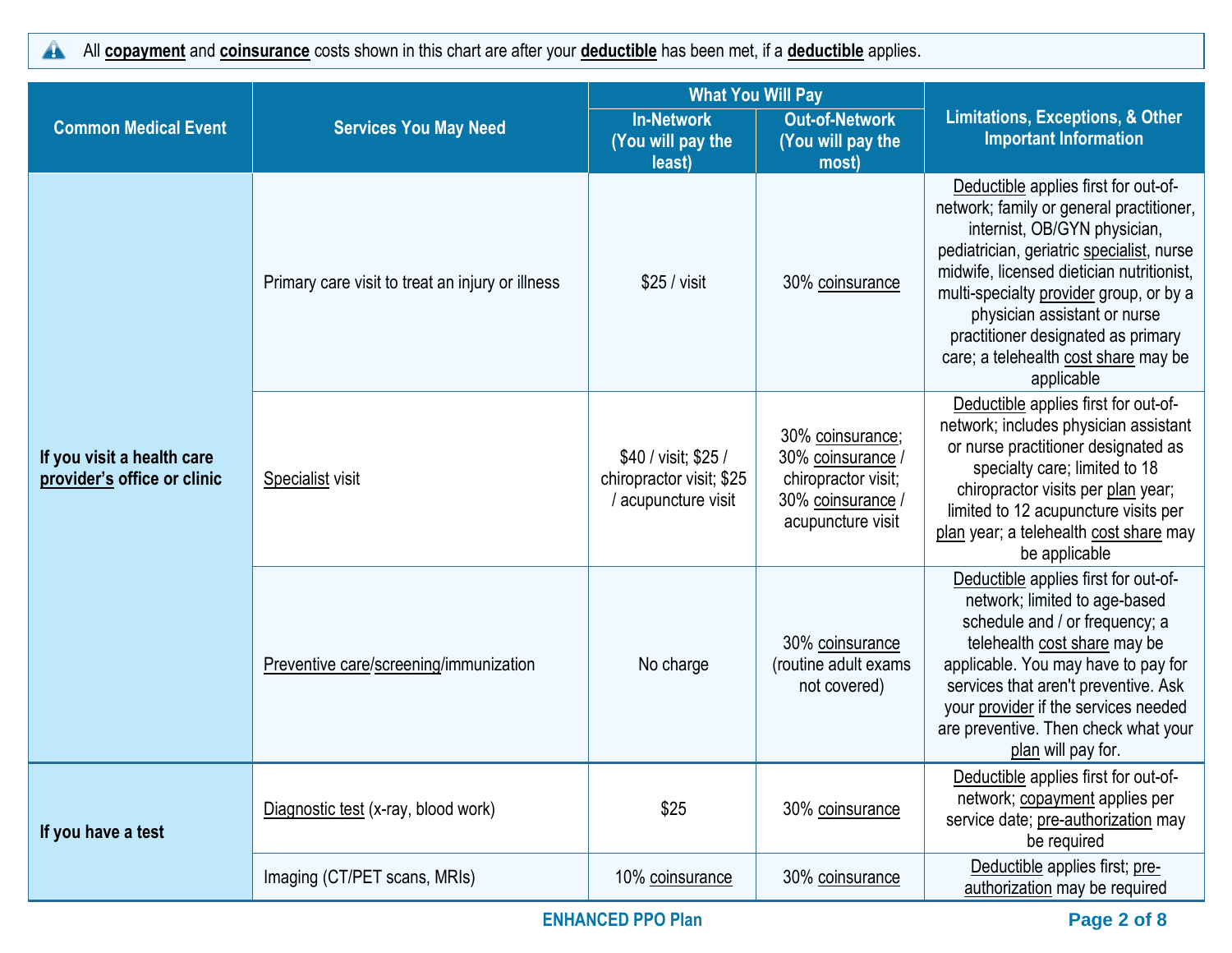|                                                                                                                                                                 |                              | <b>What You Will Pay</b>                                                                                |                                                     |                                                                                                                                                                                                                              |  |
|-----------------------------------------------------------------------------------------------------------------------------------------------------------------|------------------------------|---------------------------------------------------------------------------------------------------------|-----------------------------------------------------|------------------------------------------------------------------------------------------------------------------------------------------------------------------------------------------------------------------------------|--|
| <b>Common Medical Event</b>                                                                                                                                     | <b>Services You May Need</b> | <b>In-Network</b><br>(You will pay the<br>least)                                                        | <b>Out-of-Network</b><br>(You will pay the<br>most) | <b>Limitations, Exceptions, &amp; Other</b><br><b>Important Information</b>                                                                                                                                                  |  |
|                                                                                                                                                                 | Generic drugs                | Retail: \$10<br>Mail: \$20                                                                              | Not covered                                         | Deductible does not apply<br>Pharmacy has a separate out-of-<br>pocket maximum of \$1,500 for<br>individual coverage and \$3,000 for<br>family coverage<br>Retail (up to 31-day supply)/Mail or<br>Retail (32-90-day supply) |  |
| If you need drugs to treat<br>your illness or condition<br>More information about<br>prescription drug coverage<br>is available at<br>www.catholicbenefits.org/ | Preferred brand drugs        | Retail: \$30<br>Mail: \$60                                                                              | Not covered                                         | Deductible does not apply<br>Pharmacy has a separate out-of-<br>pocket maximum of \$1,500 for<br>individual coverage and \$3,000 for<br>family coverage<br>Retail (up to 31-day supply)/Mail or<br>Retail (32-90-day supply) |  |
| health/rx.htm or<br>877-430-8633                                                                                                                                | Non-preferred brand drugs    | Retail: \$50<br>Mail: \$100                                                                             | Not covered                                         | Deductible does not apply<br>Pharmacy has a separate out-of-<br>pocket maximum of \$1,500 for<br>individual coverage and \$3,000 for<br>family coverage<br>Retail (up to 31-day supply)/Mail or<br>Retail (32-90-day supply) |  |
|                                                                                                                                                                 | <b>Specialty drugs</b>       | Same copays as<br>non-specialty drugs,<br>with the exception of<br>PrudentRx-eligible<br>prescriptions. | Not covered                                         | 30% coinsurance for PrudentRx-<br>eligible specialty prescriptions. <sup>1</sup>                                                                                                                                             |  |

<sup>&</sup>lt;sup>1</sup> The PrudentRx program is designed to lower your out-of-pocket costs by assisting you with enrollment in drug manufacturers' discount copay cards/assistance programs. When enrolled in PrudentRx, your out-of-pocket cost will be **\$0** for medications included on the PrudentRx exclusive specialty drug list. If you opt out, you will be responsible for the 30% coinsurance. Please visit **[www.catholicbenefits.org](http://www.catholicbenefits.org/)** for more details.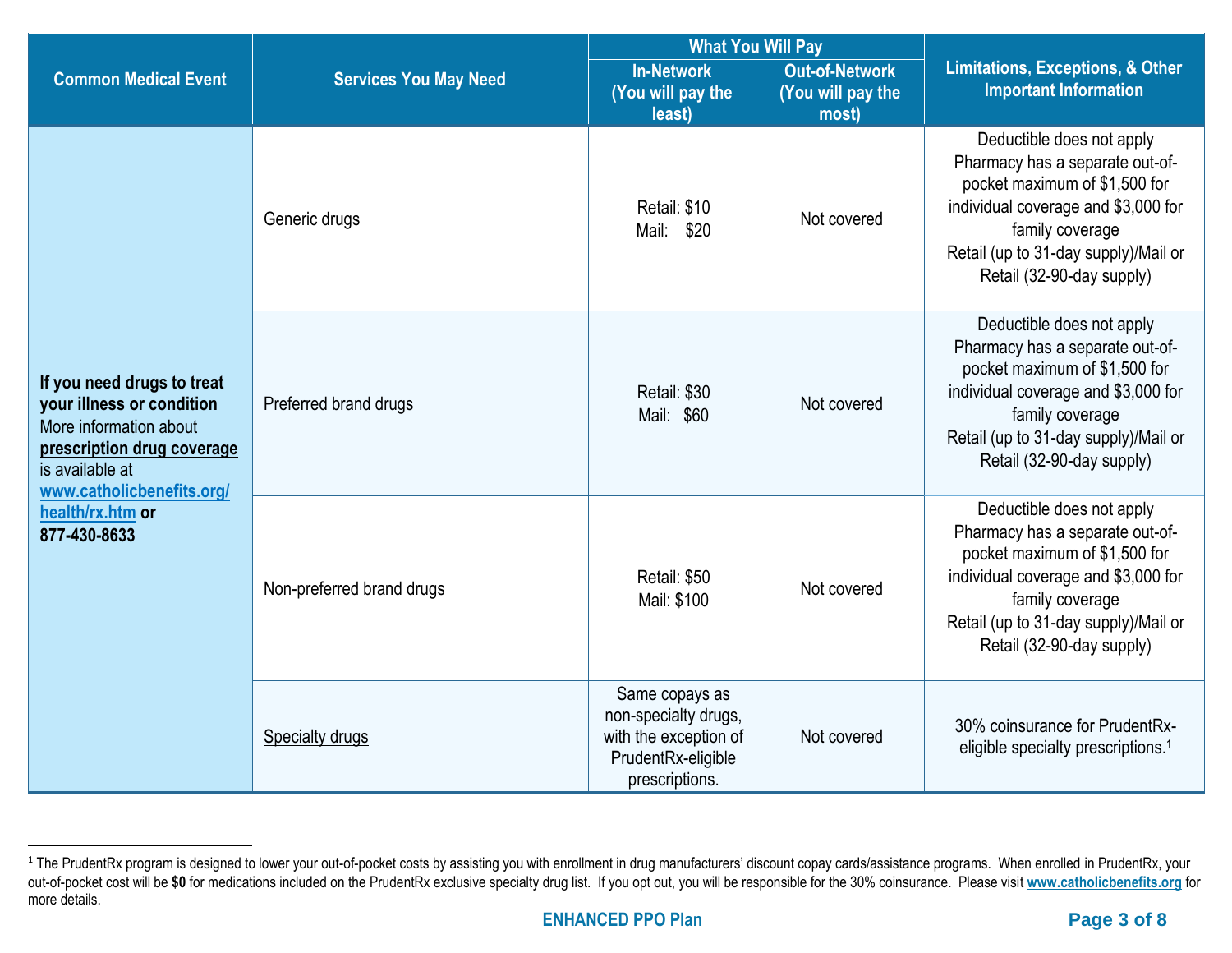|                                                     |                                                            | <b>What You Will Pay</b>                                                 |                                                                                  |                                                                                                                                                        |  |
|-----------------------------------------------------|------------------------------------------------------------|--------------------------------------------------------------------------|----------------------------------------------------------------------------------|--------------------------------------------------------------------------------------------------------------------------------------------------------|--|
| <b>Common Medical Event</b>                         | <b>Services You May Need</b>                               | <b>In-Network</b><br>(You will pay the                                   | <b>Out-of-Network</b>                                                            | <b>Limitations, Exceptions, &amp; Other</b><br><b>Important Information</b>                                                                            |  |
|                                                     |                                                            |                                                                          | (You will pay the<br>most)                                                       |                                                                                                                                                        |  |
| If you have outpatient                              | Facility fee (e.g., ambulatory surgery center)             | least)<br>10% coinsurance                                                | 30% coinsurance                                                                  | Deductible applies first; pre-<br>authorization required for certain<br>services                                                                       |  |
| surgery                                             | Physician/surgeon fees                                     | 10% coinsurance<br>30% coinsurance<br>\$150 / visit;<br>\$150 / visit;   | Deductible applies first; pre-<br>authorization required for certain<br>services |                                                                                                                                                        |  |
|                                                     | deductible does not<br><b>Emergency room care</b><br>apply |                                                                          | deductible does not<br>apply                                                     | Copayment waived if admitted                                                                                                                           |  |
| If you need immediate<br>medical attention          | Emergency medical transportation                           | No charge                                                                | No charge                                                                        | None                                                                                                                                                   |  |
|                                                     | Urgent care                                                | \$40 / visit                                                             | 30% coinsurance                                                                  | Deductible applies first for out-of-<br>network; a telehealth cost share may<br>be applicable                                                          |  |
|                                                     | Facility fee (e.g., hospital room)                         | 10% coinsurance                                                          | 30% coinsurance                                                                  | Deductible applies first; pre-<br>authorization required                                                                                               |  |
| If you have a hospital stay                         | Physician/surgeon fees                                     | 10% coinsurance                                                          | 30% coinsurance                                                                  | Deductible applies first; pre-<br>authorization required                                                                                               |  |
| If you need mental health,<br>behavioral health, or | <b>Outpatient services</b>                                 | \$25 / visit                                                             | 30% coinsurance                                                                  | Deductible applies first for out-of-<br>network; a telehealth cost share may<br>be applicable; pre-authorization<br>required for certain services      |  |
| substance abuse services                            | Inpatient services                                         | 10% coinsurance                                                          | 30% coinsurance                                                                  | Deductible applies first; pre-<br>authorization required for certain<br>services                                                                       |  |
| If you are pregnant                                 | Office visits                                              | No charge for<br>prenatal care; 10%<br>coinsurance for<br>postnatal care | 30% coinsurance                                                                  | Deductible applies first except for in-<br>network prenatal care; cost sharing<br>does not apply for in-network<br>preventive services; maternity care |  |
|                                                     | Childbirth/delivery professional services                  | 10% coinsurance                                                          | 30% coinsurance                                                                  | may include tests and services<br>described elsewhere in the SBC                                                                                       |  |
|                                                     | Childbirth/delivery facility services                      | 10% coinsurance                                                          | 30% coinsurance                                                                  | (i.e. ultrasound); a telehealth cost<br>share may be applicable                                                                                        |  |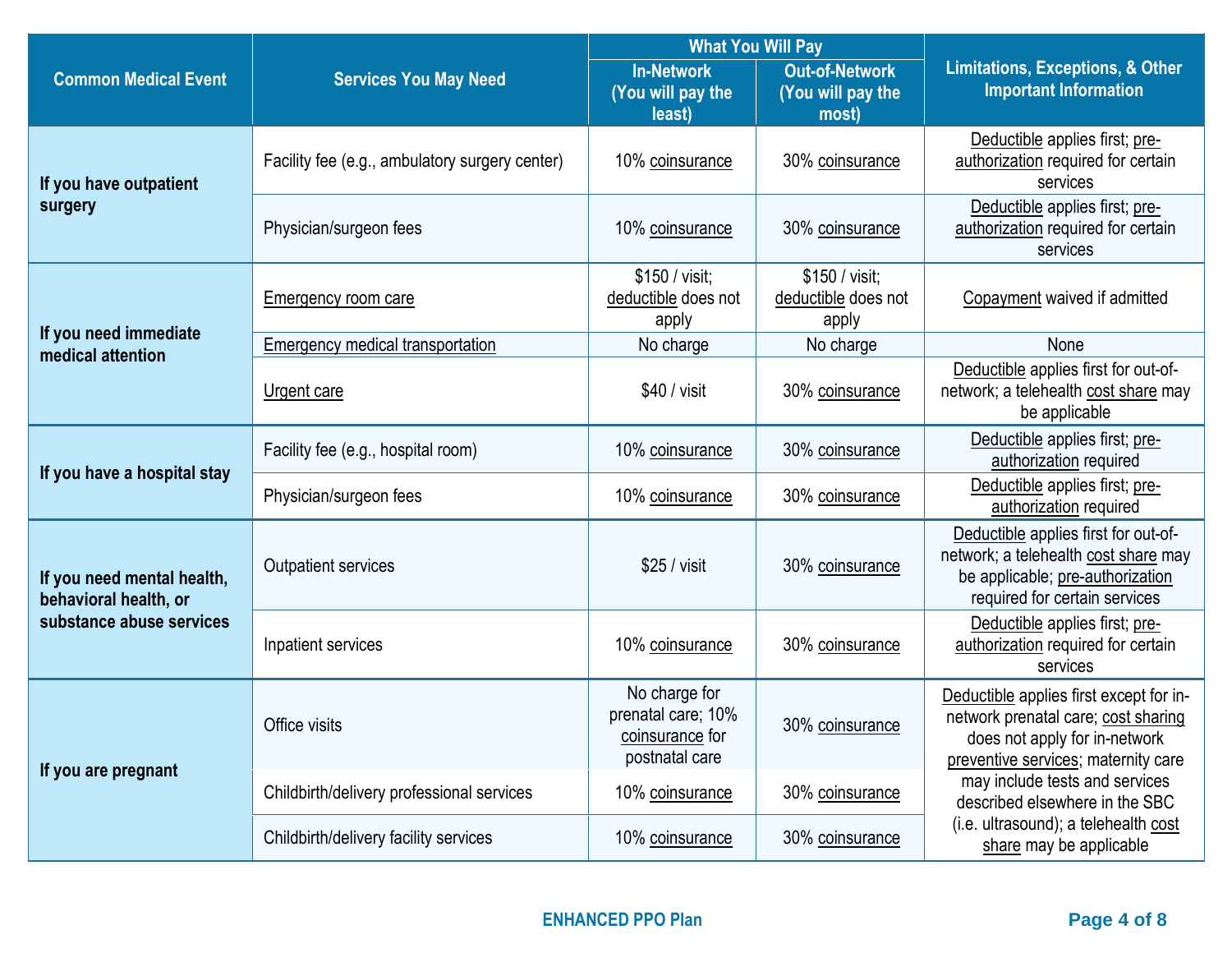|                                                                      |                                | <b>What You Will Pay</b>                                                              |                                                                                          |                                                                                                                                                                                                                                                                                                                                                                                                                     |
|----------------------------------------------------------------------|--------------------------------|---------------------------------------------------------------------------------------|------------------------------------------------------------------------------------------|---------------------------------------------------------------------------------------------------------------------------------------------------------------------------------------------------------------------------------------------------------------------------------------------------------------------------------------------------------------------------------------------------------------------|
| <b>Common Medical Event</b>                                          | <b>Services You May Need</b>   | <b>In-Network</b><br>(You will pay the<br>least)                                      | <b>Out-of-Network</b><br>(You will pay the<br>most)                                      | <b>Limitations, Exceptions, &amp; Other</b><br><b>Important Information</b>                                                                                                                                                                                                                                                                                                                                         |
|                                                                      | Home health care               | 10% coinsurance                                                                       | 30% coinsurance                                                                          | Deductible applies first; pre-<br>authorization required                                                                                                                                                                                                                                                                                                                                                            |
|                                                                      | <b>Rehabilitation services</b> | \$25 / visit for<br>outpatient services;<br>10% coinsurance for<br>inpatient services | 30% coinsurance for<br>outpatient services;<br>30% coinsurance for<br>inpatient services | Deductible applies first except for in-<br>network outpatient services; limited to 60<br>outpatient visits per plan year (other than<br>for autism, home health care, and speech<br>therapy); limited to 100 days (combined<br>with chronic disease hospitals and skilled<br>nursing facilities) per plan year; a<br>telehealth cost share may be applicable;<br>pre-authorization required for certain<br>services |
| If you need help recovering<br>or have other special health<br>needs | <b>Habilitation services</b>   | \$25 / visit                                                                          | 30% coinsurance                                                                          | Deductible applies first for out-of-network;<br>outpatient rehabilitation therapy coverage<br>limits apply; cost share and coverage<br>limits waived for early intervention<br>services for eligible children; a telehealth<br>cost share may be applicable                                                                                                                                                         |
|                                                                      | Skilled nursing care           | 10% coinsurance                                                                       | 30% coinsurance                                                                          | Deductible applies first; limited to 100<br>days (combined with chronic disease<br>and rehabilitation hospitals) per plan<br>year; pre-authorization required                                                                                                                                                                                                                                                       |
|                                                                      | Durable medical equipment      | 10% coinsurance                                                                       | 30% coinsurance                                                                          | Deductible applies first; in-network<br>cost share waived for one breast<br>pump per birth                                                                                                                                                                                                                                                                                                                          |
|                                                                      | Hospice services               | No charge<br>30% coinsurance                                                          |                                                                                          | Deductible applies first for out-of-<br>network; pre-authorization required for<br>certain services                                                                                                                                                                                                                                                                                                                 |
|                                                                      | Children's eye exam            | No charge                                                                             | 30% coinsurance                                                                          | Deductible applies first for out-of-<br>network; limited to one exam per<br>plan year                                                                                                                                                                                                                                                                                                                               |
| If your child needs dental                                           | Children's glasses             | Not covered                                                                           | Not covered                                                                              | None                                                                                                                                                                                                                                                                                                                                                                                                                |
| or eye care                                                          | Children's dental check-up     | No charge for<br>members with a cleft<br>palate / cleft lip<br>condition              | 30% coinsurance for<br>members with a cleft<br>palate / cleft lip<br>condition           | Deductible applies first for out-of-<br>network; limited to members under<br>age 18                                                                                                                                                                                                                                                                                                                                 |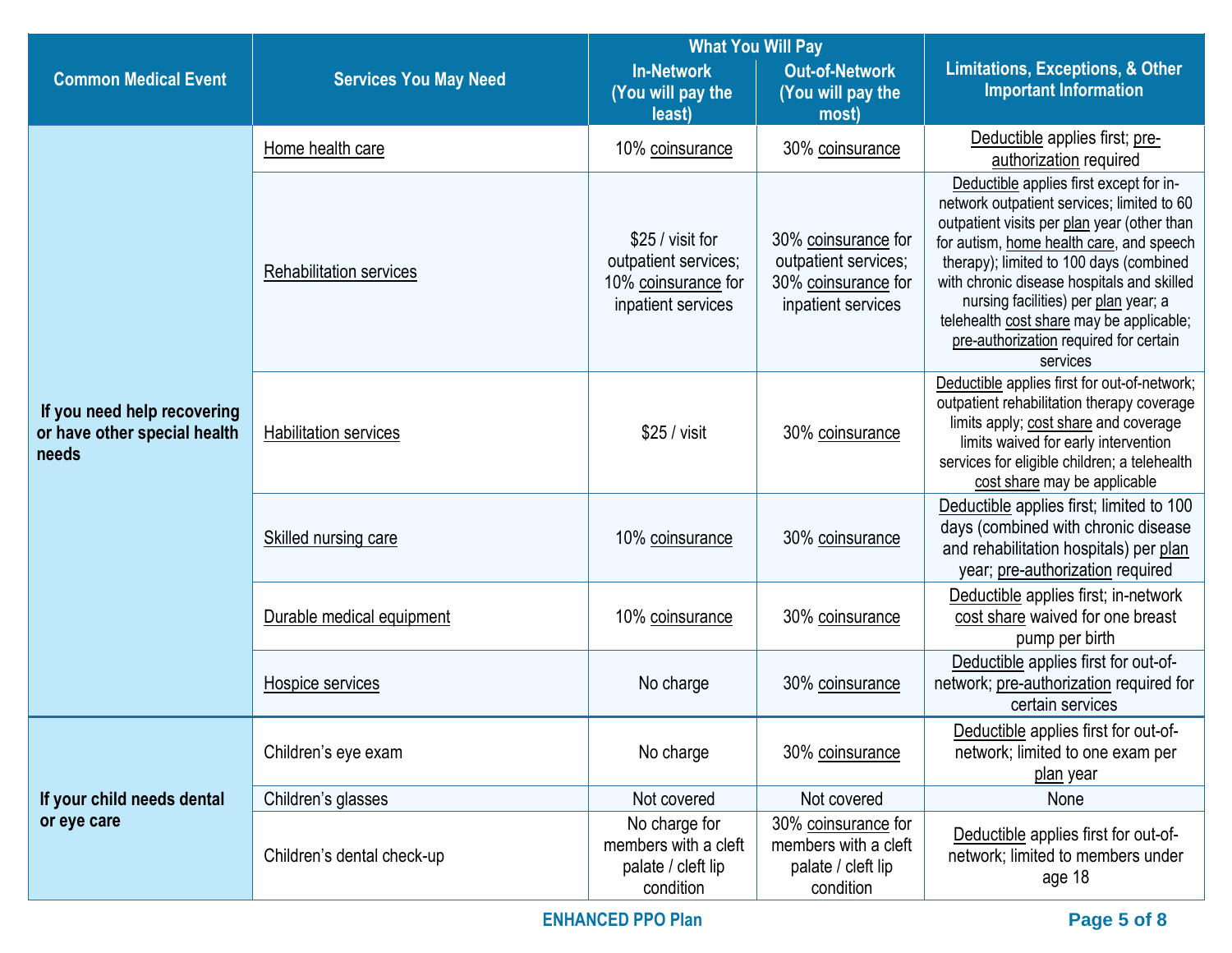|  |  |  | <b>Excluded Services &amp; Other Covered Services:</b> |
|--|--|--|--------------------------------------------------------|
|--|--|--|--------------------------------------------------------|

| Services Your Plan Generally Does NOT Cover (Check your policy or plan document for more information and a list of any other excluded services.)                                             |  |                                                                                                                                              |           |                                                                                                                                 |  |  |  |  |
|----------------------------------------------------------------------------------------------------------------------------------------------------------------------------------------------|--|----------------------------------------------------------------------------------------------------------------------------------------------|-----------|---------------------------------------------------------------------------------------------------------------------------------|--|--|--|--|
| Abortion and other services that are not in keeping<br>with teachings of the Catholic church.<br>Children's glasses<br>Cosmetic surgery                                                      |  | Dental care (Adult)<br>Long-term care                                                                                                        | $\bullet$ | Private-duty nursing<br>Weight loss programs                                                                                    |  |  |  |  |
| Other Covered Services (Limitations may apply to these services. This isn't a complete list. Please see your plan document.)                                                                 |  |                                                                                                                                              |           |                                                                                                                                 |  |  |  |  |
| Acupuncture (12 visits per plan year)<br>Bariatric surgery<br>Chiropractic care (18 visits per plan year)<br>Hearing aids (\$2,000 per ear every 36 months for<br>members age 21 or younger) |  | Infertility treatment (coverage for diagnosis and<br>some treatment per guidelines)<br>Non-emergency care when traveling outside the<br>U.S. | $\bullet$ | Routine eye care - adult (one exam per plan year)<br>Routine foot care (only for patients with systemic<br>circulatory disease) |  |  |  |  |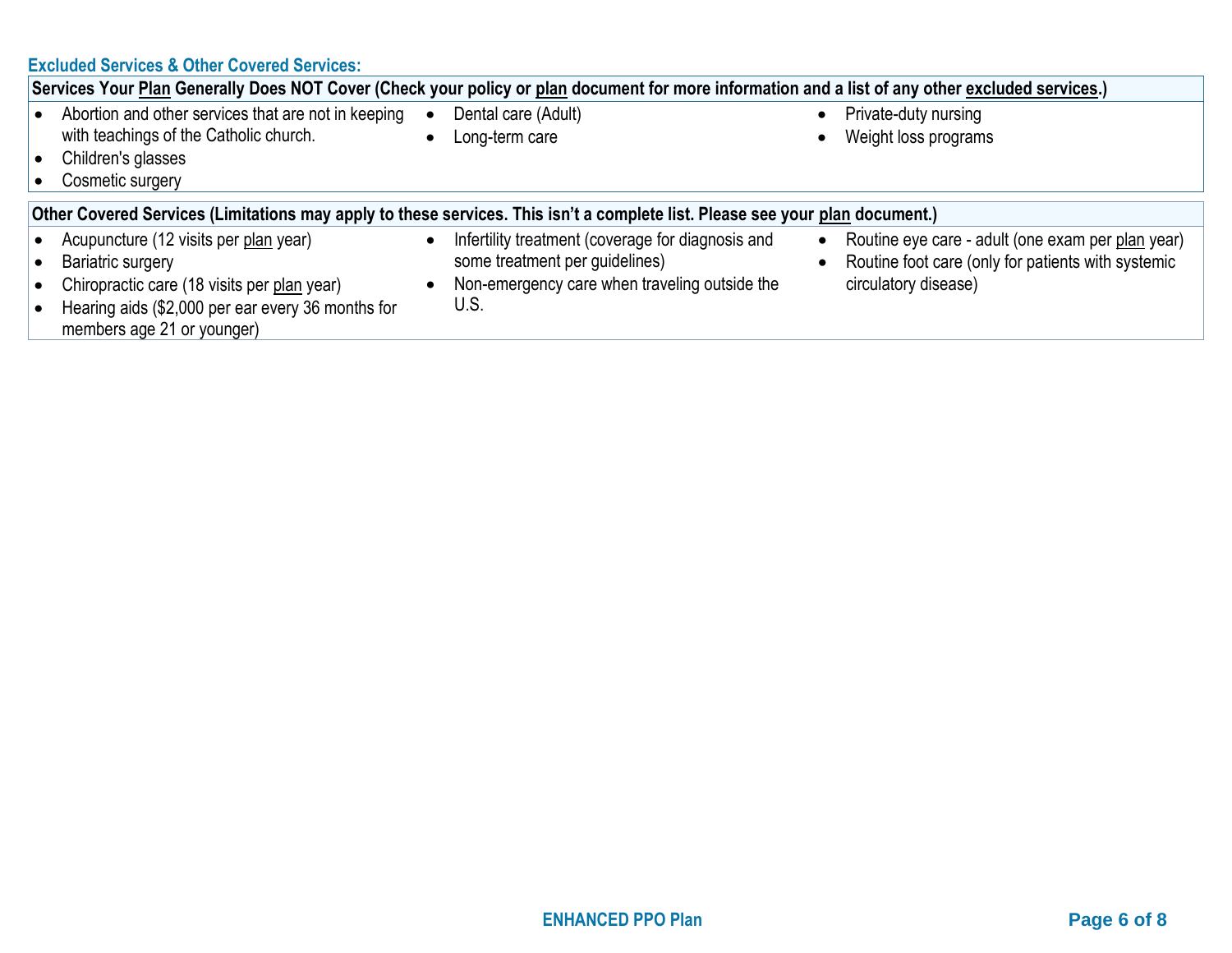Your Rights to Continue Coverage: There are agencies that can help if you want to continue your coverage after it ends. The contact information for those agencies is: the U.S. Department of Labor, Employee Benefits Security Administration at 1-866-444-EBSA (3272) or [www.dol.gov/ebsa/healthreform](http://www.dol.gov/ebsa/healthreform) and the U.S. Department of Health and Human Services at 1-877-267-2323 x61565 or [www.cciio.cms.gov.](http://www.cciio.cms.gov/) Your state insurance department might also be able to help. If you are a Massachusetts resident, you can contact the Massachusetts Division of Insurance at 1-877-563-4467 or [www.mass.gov/doi.](http://www.mass.gov/doi) Other coverage options may be available to you too, including buying individual insurance coverage through the Health Insurance Marketplace. For more information about the Marketplace, visit [www.HealthCare.gov](http://www.healthcare.gov/) or call 1-800-318-2596. For more information about possibly buying individual coverage through a state exchange, you can contact your state's marketplace, if applicable. If you are a Massachusetts resident, contact the Massachusetts Health Connector by visiting [www.mahealthconnector.org.](http://www.mahealthconnector.org/) For more information on your rights to continue your employer coverage, contact your plan sponsor. (A plan sponsor is usually the member's employer or organization that provides group health coverage to the member.)

Your Grievance and Appeals Rights: There are agencies that can help if you have a complaint against your plan for a denial of a claim. This complaint is called a grievance or appeal. For more information about your rights, look at the explanation of benefits you will receive for that medical claim. Your plan documents also provide complete information on how to submit a claim, appeal, or a grievance for any reason to your plan. For more information about your rights, this notice, or assistance, call 1-800-832-3871 or contact your plan sponsor. (A plan sponsor is usually the member's employer or organization that provides group health coverage to the member.)

## **Does this plan provide Minimum Essential Coverage? Yes.**

Minimum Essential Coverage generally includes plans, health insurance available through the Marketplace or other individual market policies, Medicare, Medicaid, CHIP, TRICARE, and certain other coverage. If you are eligible for certain types of Minimum Essential Coverage, you may not be eligible for the premium tax credit.

## **Does this plan meet the Minimum Value Standards? Yes.**

If your plan doesn't meet the Minimum Value Standards, you may be eligible for a premium tax credit to help you pay for a plan through the Marketplace.

**Disclaimer:** This document contains only a partial description of the benefits, limitations, exclusions and other provisions of this health care plan. It is not a policy. It is a general overview only. It does not provide all the details of this coverage, including benefits, exclusions and policy limitations. In the event there are discrepancies between this document and the policy, the terms and conditions of the policy will govern.

*To see examples of how this plan might cover costs for a sample medical situation, see the next section.*